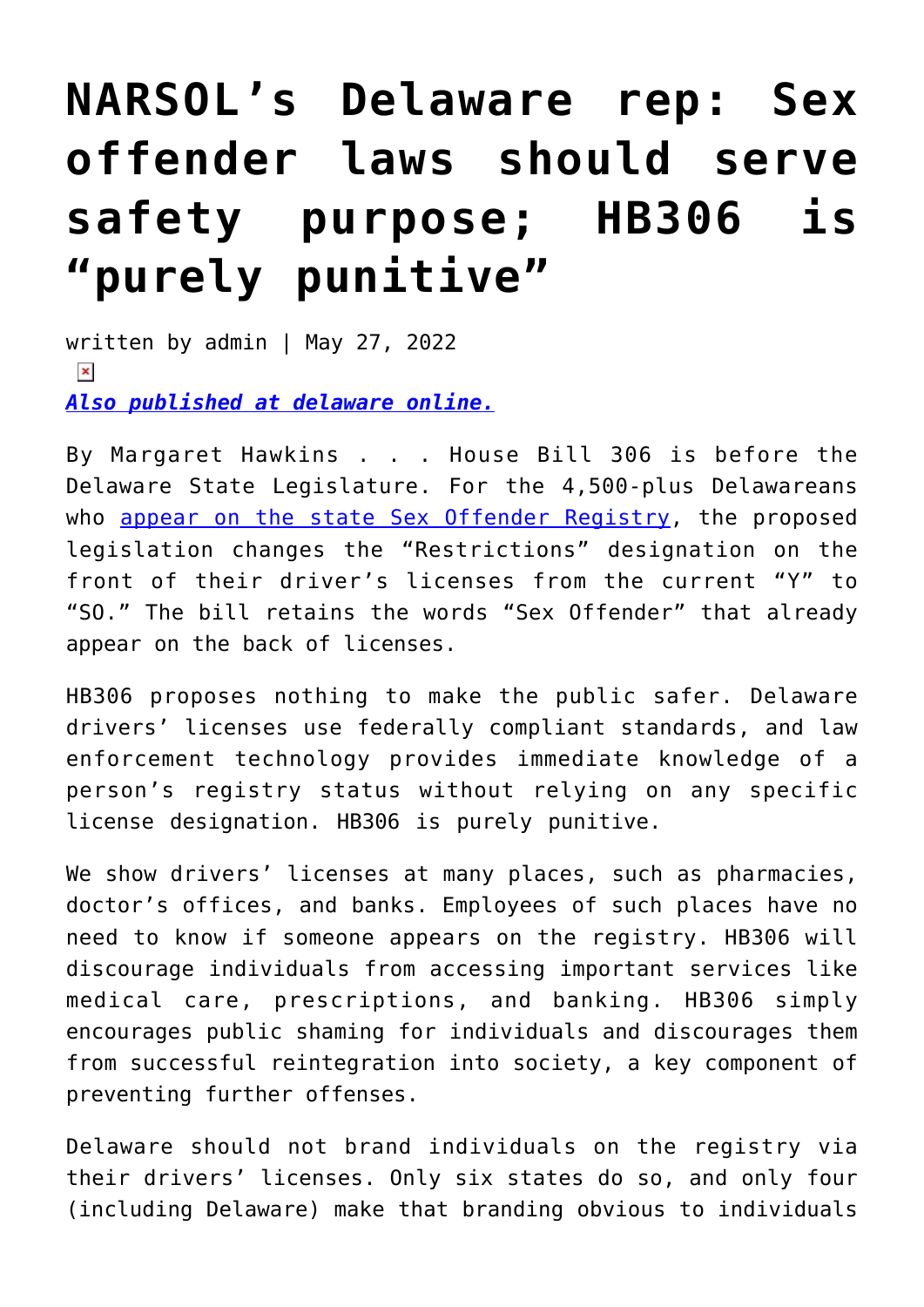who are not police officers. If HB306 is enacted, Delaware will set itself up for expensive court cases which the state is likely to lose. Since 2019, two [states](https://narsol.org/2019/02/alabama-court-upholds-first-amendment-rights-for-registered-sexual-offenders/) have been sued over this same issue, and their laws were subsequently struck down as unconstitutional, with the U.S. Supreme Court refusing to hear appeals on [such cases.](https://reason.com/2021/10/04/supreme-court-declines-to-hear-louisianas-defense-of-a-law-that-stamped-sex-offender-on-drivers-licenses/)

Much of what we think we know about individuals on the registry is untrue, based on horrific – but very rare – cases sensationalized by the media. "Stranger danger" is a myth that places children at greater risk of victimization by causing the public to focus on strangers when studies show that [95% or](https://narsol.org/wp-content/uploads/2019/07/who_are_the_offenders-jpg.jpg) [more of sexual offenses are committed](https://narsol.org/wp-content/uploads/2019/07/who_are_the_offenders-jpg.jpg) by someone known to the victim, often family members or trusted friends, not by persons on the registry. Per four recent studies, one by the U.S. Department of Justice and three by Delaware state agencies, less than 4% of Delawareans on the registry reoffend with [another sexual offense](https://cjc.delaware.gov/wp-content/uploads/sites/61/2017/06/SO_report_2008-min.pdf). Clearly, the vast majority of individuals on the registry are not predators.

Upon completion of the prison sentence, a Delawarean convicted of a sexual offense is placed on the registry for 15 years, 25 years, or life, based on the offense. Judges have no discretion for taking the circumstances of the offense into consideration. The stigma of the registry makes it extremely difficult for individuals to obtain housing and employment, forcing many into homelessness, joblessness, and reliance on public assistance. Individuals on the registry experience homelessness at three times the rate of others, ironically making them more difficult to track, and they experience unemployment at a rate of about 36%. For those fortunate to find employment, it is often temporary, low paying and without benefits. Overzealous notification by law enforcement, in the form of in-person visits to landlords and employers, further jeopardizes housing and employment for these individuals and is not mandated by Delaware law.

Delaware is third in the nation for the number of [registered](http://firststateupdate.com/2019/06/study-claims-delaware-ranks-3-among-states-with-most-sex-offenders-per-capita/)